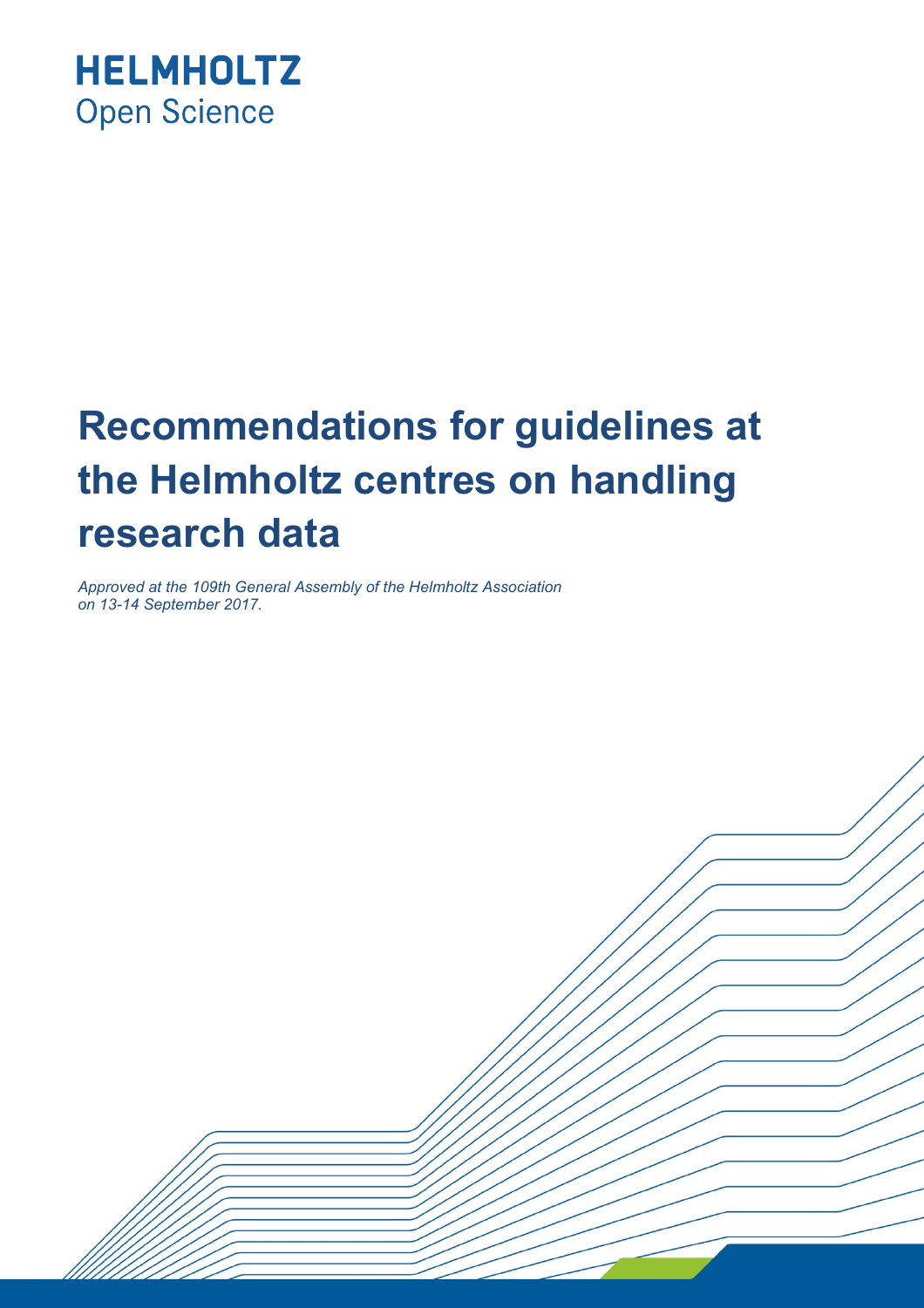#### **Impressum (German legal notice)**

You will find the online version of this publication at: DOI: <https://doi.org/10.2312/os.helmholtz.004>

#### **Publisher**

Open Science working group of the Helmholtz Association

#### **Editors**

Helmholtz Open Science Coordination Office

#### **Contact**

Helmholtz Open Science Koordinationsbüro c/o Helmholtz-Zentrum Potsdam Deutsches GeoForschungsZentrum GFZ Telegrafenberg, 14473 Potsdam Email: [open-science@helmholtz.de](mailto:open-science@helmholtz.de) 

#### **Valid from**

February 2019

#### **Licence**

All texts in this publication, with the exception of quotes, are licensed under a Creative Commons Attribution 4.0 International (CC BY 4.0) licence agreement. See: https://creativecommons.org/licenses/by/4.0

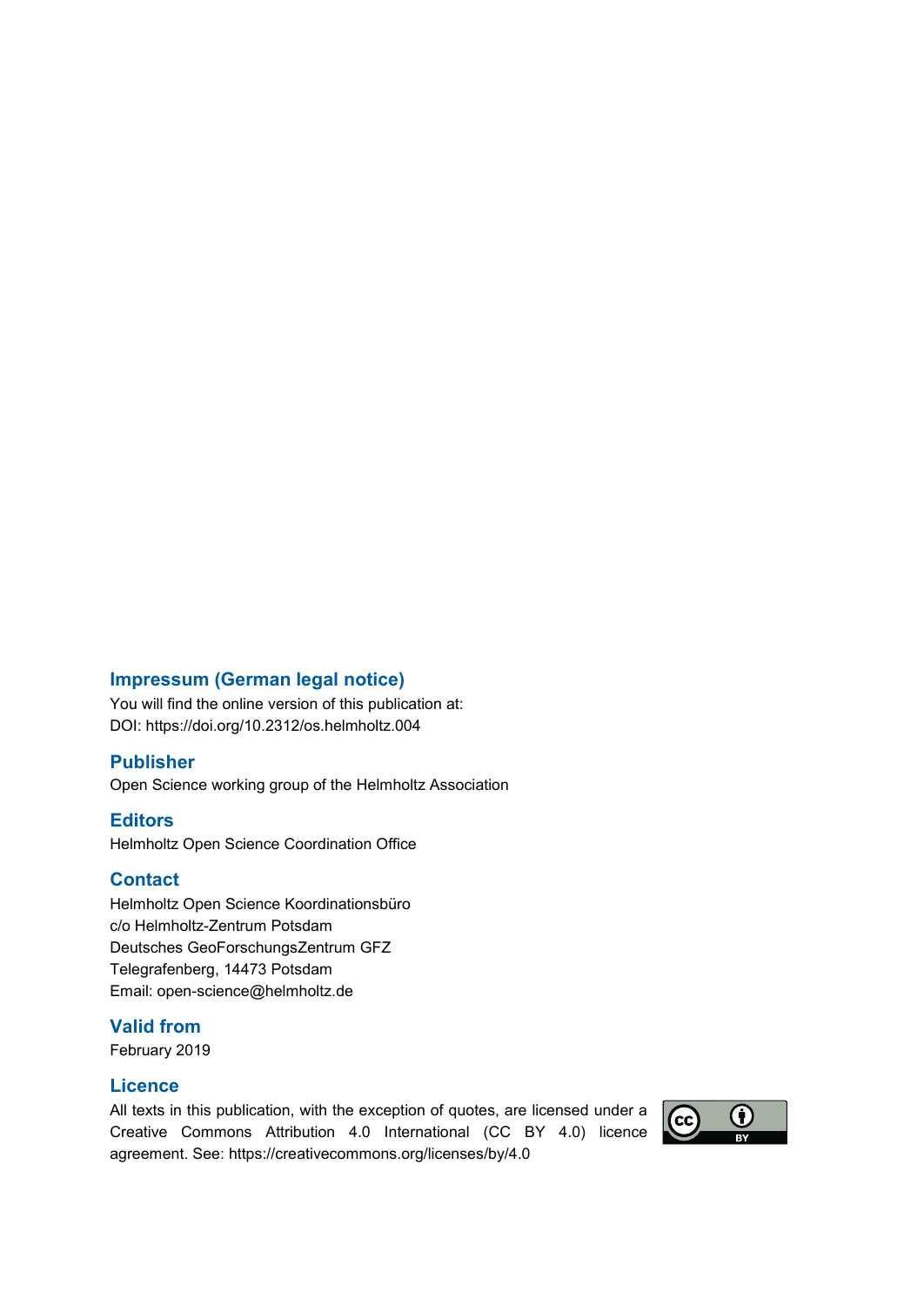### **Table of contents**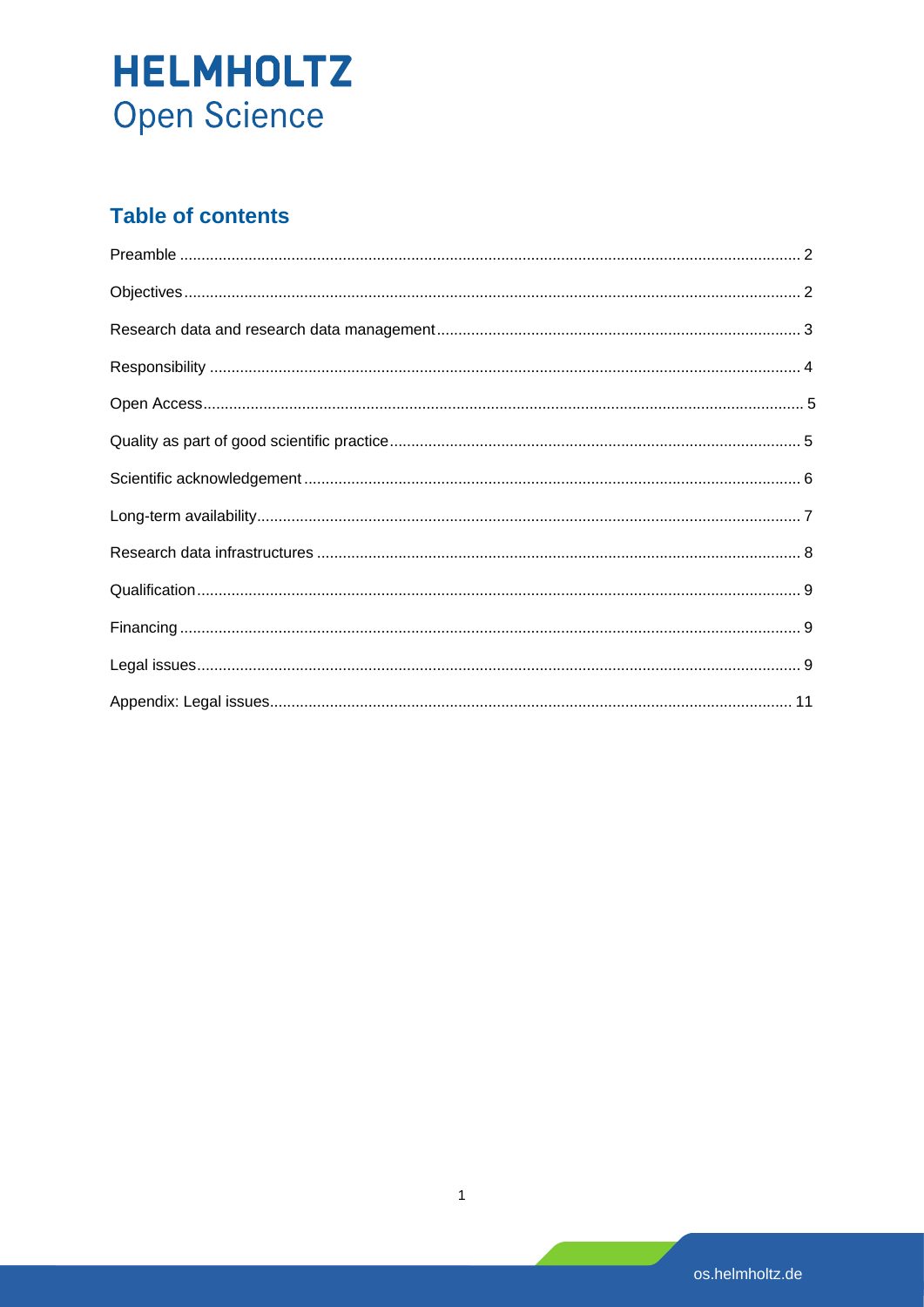### <span id="page-3-0"></span>**Preamble**

These recommendations for guidelines at the Helmholtz centres on handling research data were approved by the General Assembly of the Helmholtz-Gemeinschaft Deutscher Forschungszentren e.V., or "Helmholtz Association", on 13/14 September 2017. It was emphasised that Open Access and technology transfer were goals of equal importance for the Helmholtz Association, the potentially divergent requirements of which should be balanced against each other in individual cases.

### **Objectives**

Due to rapid digital developments and increasing volume of data, the way research data and its use are handled is changing fundamentally. For this reason, the Helmholtz Association, at its General Assembly in September 2016, approved the document: "Make information as a resource more easy to use! A position paper on handling research data in the Helmholtz Association"[1](#page-3-1) (below: "position paper"). In this paper, the General Assembly requests that the centres set up corresponding guidelines for handling research data and commissioned Mr. Marquardt in his function as a supporting member of the Open Science working group, in coordination with the working group, to introduce the operationalisation of the paper.

This document is directed to the relevant individuals in the centres who are responsible for upholding the basic principles approved in the position paper.<sup>[2](#page-3-2)</sup>

The aim of these recommendations is therefore to support the centres in formulating their respective guidelines. These guidelines should be made publicly accessible to all interested parties. Here, it is taken for granted that the implementation of the recommendations presented in this paper lies within the area of responsibility of the centres and that it must be adapted to the respective specific research and disciplinary conditions. These recommendations contain suggestions as to what should be regulated in the centre-specific implementation, without specifying what form the individual aspects should take.

A key goal of these recommendations is also to achieve a certain degree of harmonisation of the guidelines on handling research data with the Helmholtz Association centres, and to help create a "Helmholtz standard". It is also necessary to develop a quality standard of this nature in light of the specific procedures for the different disciplines, standards in the different fields of research and publication bodies and the requirements of large research funding organisations. In this context, the *Guidelines on FAIR Data Management in Horizon 2020*[3](#page-3-3) issued by the EU Commission and the *Leitlinien*  zum Umgang mit Forschungsdaten by the DFG<sup>[4](#page-3-4)</sup> should be mentioned which already require information

<span id="page-3-1"></span><sup>1</sup> Original title "Die Ressource Information besser nutzbar machen! Positionspapier zum Umgang mit Forschungsdaten in der Helmholtz-Gemeinschaft". Created by the Open Science working group.

<span id="page-3-2"></span><sup>2</sup> See also [chapter "Responsibility"](#page-5-0) 

<span id="page-3-3"></span><sup>3</sup> http://ec.europa.eu/research/participants/data/ref/h2020/grants\_manual/hi/oa\_pilot/h2020-hi-oa-data-mgt\_en.pdf

<span id="page-3-4"></span><sup>4</sup> DFG Leitlinien zum Umgang mit Forschungsdaten (DFG guidelines on handling research data (30 September 2015) https://www.dfg.de/download/pdf/foerderung/antragstellung/forschungsdaten/richtlinien\_forschungsdaten.pdf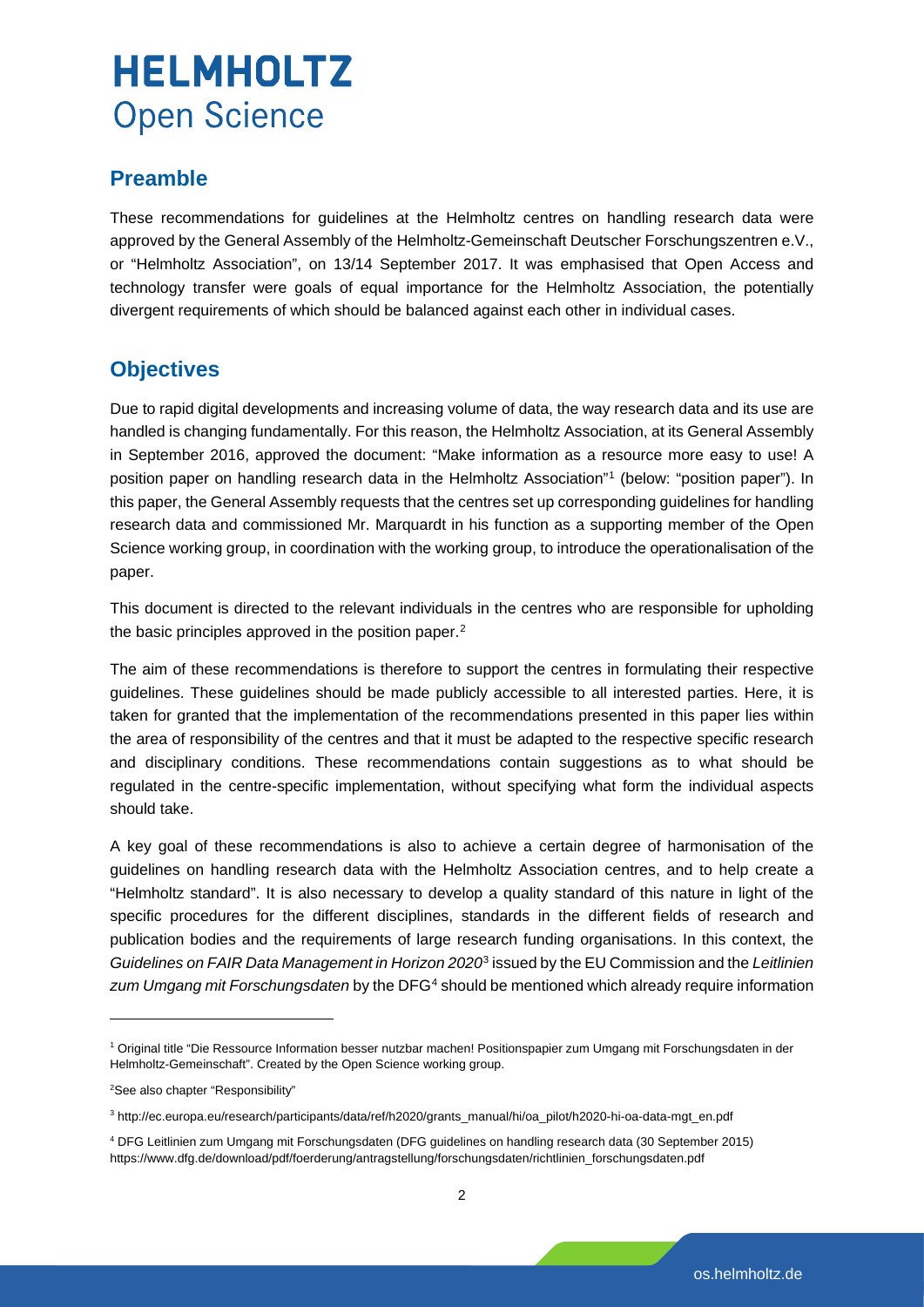<span id="page-4-0"></span>or clear plans when an application is submitted as to how data related to these publicly funded research projects is to be handled, and how it can be processed for future use.

The implementation of these recommendations is intended to make scientists' work easier by not only guaranteeing the fulfilment of the respective requirements of the publication bodies and funding organisations by means of a common "Helmholtz standard", but also ensuring that the necessary framework conditions at the centre are created and upheld.

The Helmholtz Association sees its mandate as being to attain the social goal, among others, of obtaining quality-assured research data and rendering it usable for society in the long term. The centres should recognise the necessity of the additional effort involved in relation to research data management with their guidelines, and to support its implementation both in structural and financial terms, as well as through scientific recognition.

#### **Research data and research data management[5](#page-4-1)**

Here, the term **research data** is used to describe all data that is created during a research process, which is used for this process or which is a result of it. It is generated using different methods, or procured, or gathered, observed, simulated, derived, validated, processed, further developed, analysed and finally archived in a manner depending on the specific **research topic**. Accordingly, research data occurs in every scientific discipline and in different media types and formats, aggregation and quality levels depending on the stage of the data's life cycle.

For the **subsequent use of research data**, it is necessary to record metadata and document the context in which it was created and the tools or software used. In this context, long-term access to and the subsequent use of scientific software is essential.<sup>5</sup>

<span id="page-4-1"></span><sup>&</sup>lt;sup>5</sup> The challenges, opportunities and framework conditions that arise from this are being discussed in the "Access to and subsequent use of scientific software" task group, which is part of the Open Science working group.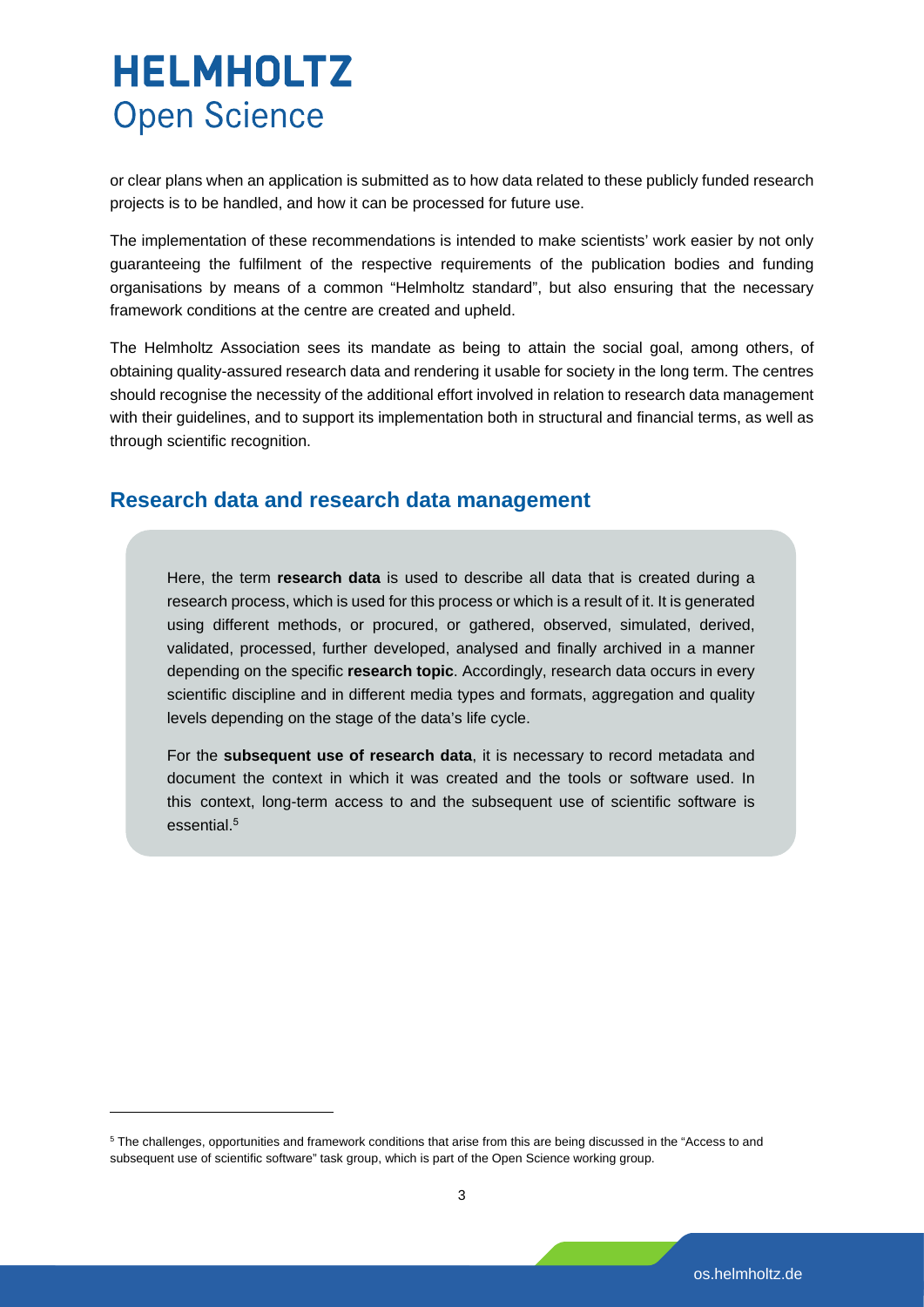<span id="page-5-0"></span>The term **research data management** describes the handling of research data, from the planning, its generation and processing through to long-term archiving or deletion, taking into account the regulations relating to the securing of good scientific practice. Accordingly, research data management relates to the entire life cycle of research data. Furthermore, the term also incorporates the documentation of the processes in the context in which they are recorded, specific to the discipline. **Data management plans** make it easier to document these processes and to describe the data.

In the context of the specific discipline and in light of the special features of the respective research institution, suitable regulations must be defined for the centres that determine the scope and degree of detail of the data to be gathered, as well as the specific area of application of the guidelines. This is necessary solely for the reason that effective research data management cannot function without resources that are provided specially for the purpose.

On the basis of the process described in the Horizon2020 programme, we recommend that a compact data management strategy should already be submitted in applications or plans for research activities, research projects or research infrastructures (i.e. external funding applications, as well as all Helmholtz processes and internal processes within the centres, through to programme-oriented funding and strategic investment), and during the further course of action, to make the maintenance of a detailed data management plan, which describes the handling of the research data arising within the framework of the project procedure or project, a mandatory task. Already when applying for a research proposal<sup>6</sup>, the resources and copyright, usage and access rights, as well as storage during and after the end of the research activity, should be taken into consideration. Here, the projects should be given the opportunity to use a standard plan by the centre or an organisation unit.

### **Responsibility**

The responsibility for managing the data of all research must be clearly regulated in the centres – up to the level of the research activity, research projects and research infrastructures. In coordination with the scientists involved, and taking into account the relevant standards issued by the research funders and partners, all stages of the research data management procedure are determined, documented and implemented accordingly. Here, ethical, legal and usage aspects are taken into account, as are adherence to the rules of good scientific practice.

<span id="page-5-1"></span><sup>&</sup>lt;sup>6</sup> Research activities are here also understood as meaning projects and infrastructures.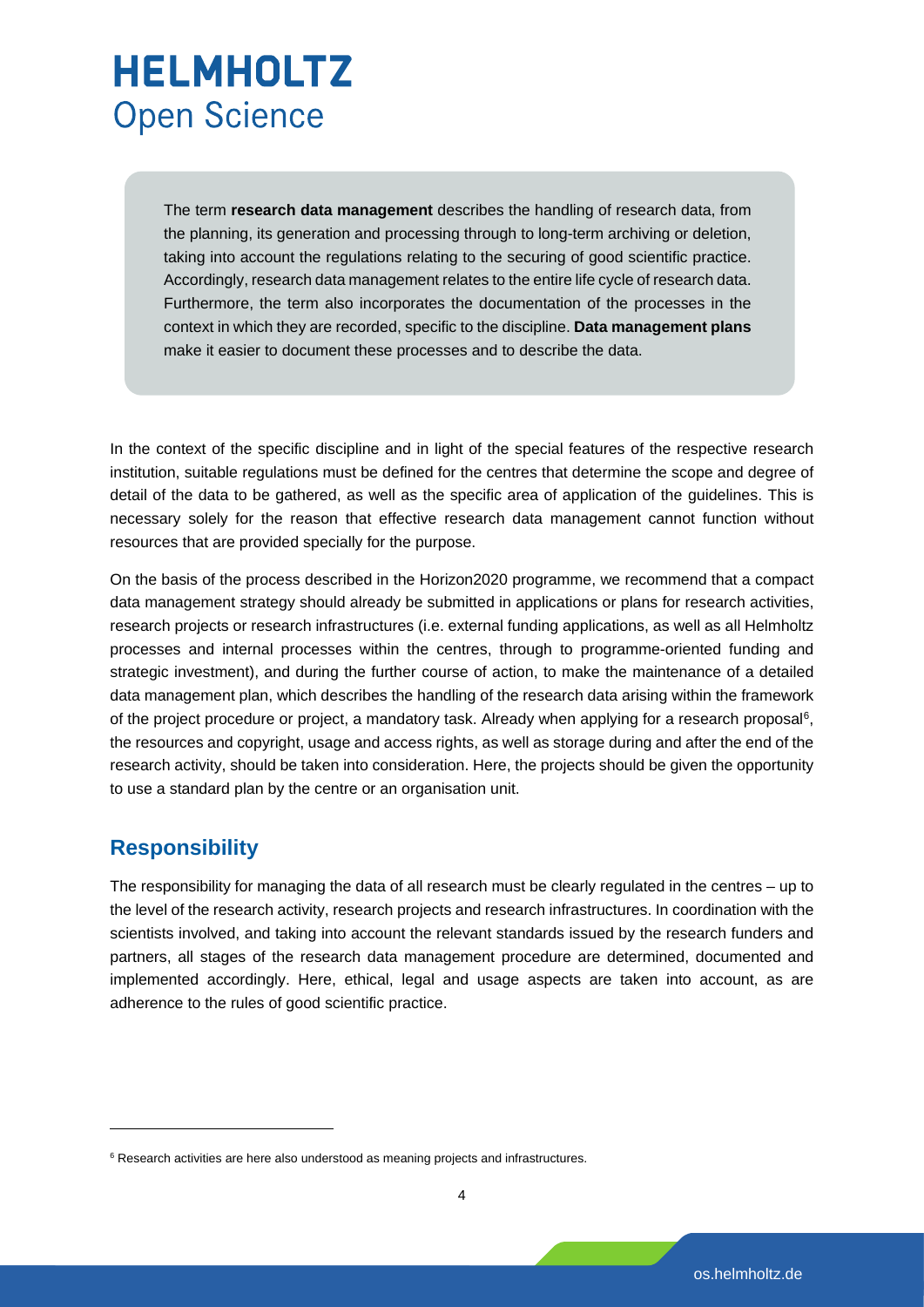#### <span id="page-6-0"></span>**Open Access**

In agreement with international organisations in the field of funding and implementation of research tasks, the Helmholtz Association supports the long-term securing and fundamental Open Access to research data from publicly funded research in accordance with the basic principles of Open Access as set down in the "Berlin Declaration on Open Access to Knowledge in the Sciences and Humanities" of 2003. Here, statutory regulations, in particular the protection of personal data, as well as the scientific interests and contractual agreements with cooperation partners and, if relevant, usage interests, should be taken into account. It should also be taken into account that under certain circumstances, the at least temporary confidentiality of research data is a mandatory requirement for later commercialisation. Reasonable embargo periods for exclusive initial use can be set according to the centre's standards and should then be made public as a part of the guidelines on handling research data at a centre.

When determining the duration of this period, the centres should orient themselves to corresponding specifications made by specialist associations, major research groups and research funders. Currently, there are no such specifications for many fields of research. The same applies to the determination of the point in time at which the period of validity should begin. The ongoing uncertainty should not lead to a failure to set a defined period. To a far greater extent, the centres should be actively involved in the creation process and check the appropriateness of the decisions made at regular intervals.

The decision in favour of a generally open way of handling research results does not mean that they cannot be commercialised. In agreement with the mission of the Helmholtz Association in the field of technology transfer<sup>[7](#page-6-1)</sup> and the corresponding formulations in statutes of the individual centres, subsequent commercial use of the research results should also be enabled in general.

#### **Quality as part of good scientific practice**

The provision of research data for use in the long term requires a secured quality management system. This should cover the entire life cycle of the data and thus extend from the gathering of the data to workflows and processing methods, to the storage and securing of the data, and to its controlled deletion.

When gathering data, framework parameters (known as "metadata") should also be recorded alongside the description of the data recording procedure itself, which enable statements to be made regarding the quality of the data gathered. Which metadata needs to be gathered for this purpose depends in individual cases on the respective specific research activity/project. Information for quality assurance purposes can here be recorded both in the form of laboratory logs and also in the documentation of data-generating processes, for example.

<span id="page-6-1"></span><sup>&</sup>lt;sup>7</sup> "We are helping to shape our future by connecting research and technology development with innovative application and precautionary perspectives."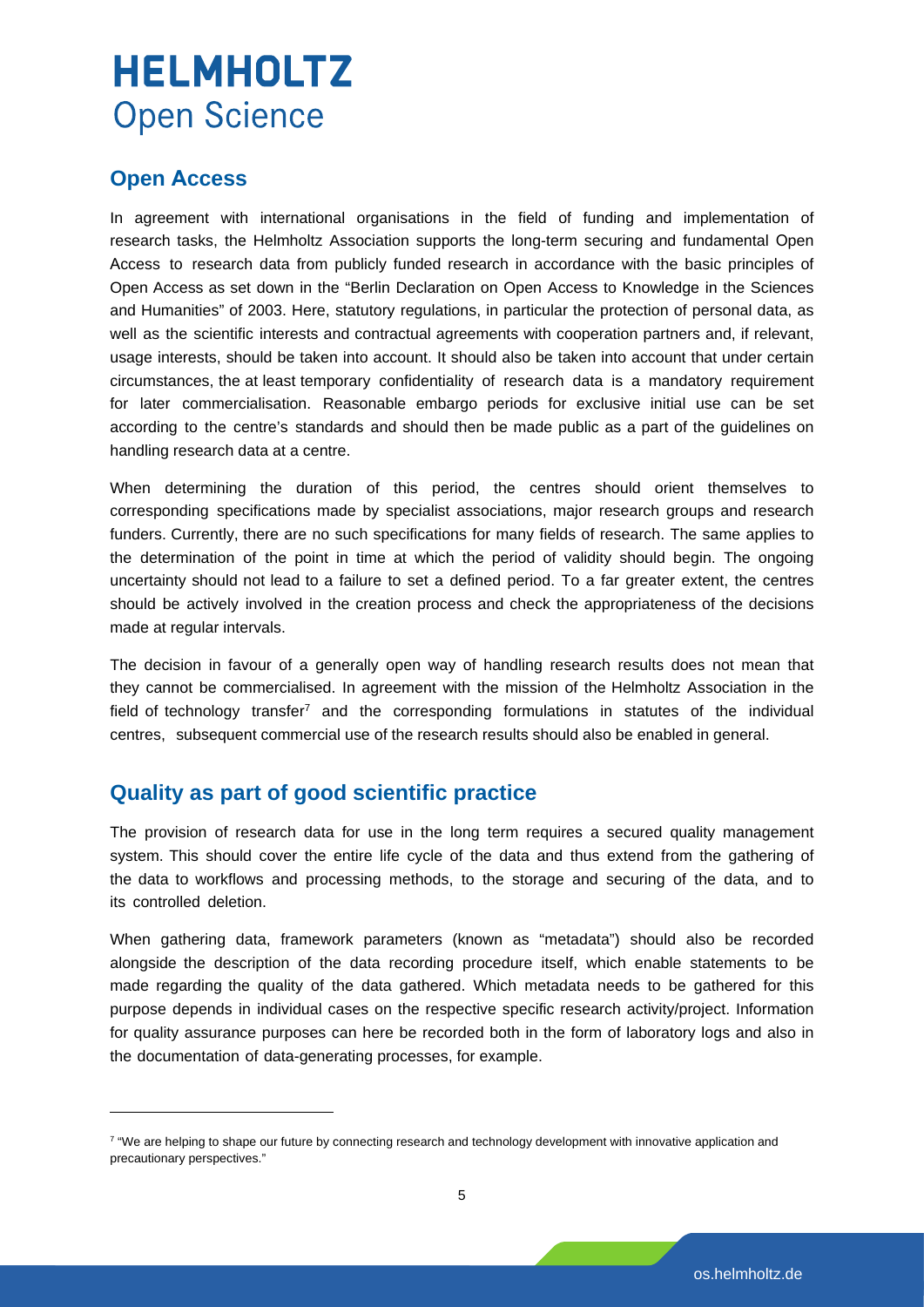<span id="page-7-0"></span>However, in modern ("digital") scientific work, priority should be given to the explicit, machine-readable coding of this information, and this should be promoted – in theory, standardisation and efficiencyimproving, unproblematic practice.

This machine readability becomes necessary in connection with automated data analysis at the latest, as does the explicit *and* machine-readable recording of error measures (whether as part of the data or of the metadata).

A comprehensive metadata record should also include information about the data formats used. As far as possible, open and free data formats should be used, since implementations can also be realised for these even after the original application used is no longer present. For subsequent use, particularly also with digital methods, it should be ensured that quality-assuring metadata is stored – as far as possible in digitalised form and accessible via algorithms.

### **Scientific acknowledgement**

-

The generation of research data is a central and essential task in the research process, which benefits science and, indirectly, also society as a whole. Quality assured research data is therefore part of the scientific output of the centres and its generation should therefore be acknowledged.

Even so, the generation of research data is today often regarded as being of lesser importance than its analysis. This differentiation is often no longer appropriate, given the competences required for gathering and preparing data. An improved acknowledgement of the scientific work expressed in the gathering of research data therefore begins with the development of a new perspective on all work processes and the persons involved in each case, who can only produce excellent research results through cooperative effort.

Recording and evaluating approaches and activities in this collaborative process through established methods of performance measurement – particularly the publication of articles in highly-respected journals – can only be an interim step, since they perpetuate the deficits of established evaluation metrics and are in many cases unsuitable for recording the activity conducted.<sup>[8](#page-7-1)</sup>

It is clear that the bibliometric indicators used in publishing are not sufficient in this context, and neither are the general, non-specific indicators such as the number of volume. For this reason, the Helmholtz Association is also pursuing the goal of developing suitable indicators with which scientific work completed within the scope of research data management can be made visible.

<span id="page-7-1"></span><sup>&</sup>lt;sup>8</sup> See for example The Metric Tide, Report of the Independent Review of the Role of Metrics in Research Assessment and Management, July 2015. DOI: [10.13140/RG.2.1.4929.1363](https://doi.org/10.13140/RG.2.1.4929.1363).

http://www.hefce.ac.uk/media/HEFCE,2014/Content/Pubs/Independentresearch/2015/The,Metric,Tide/2015\_metric\_tide.pdf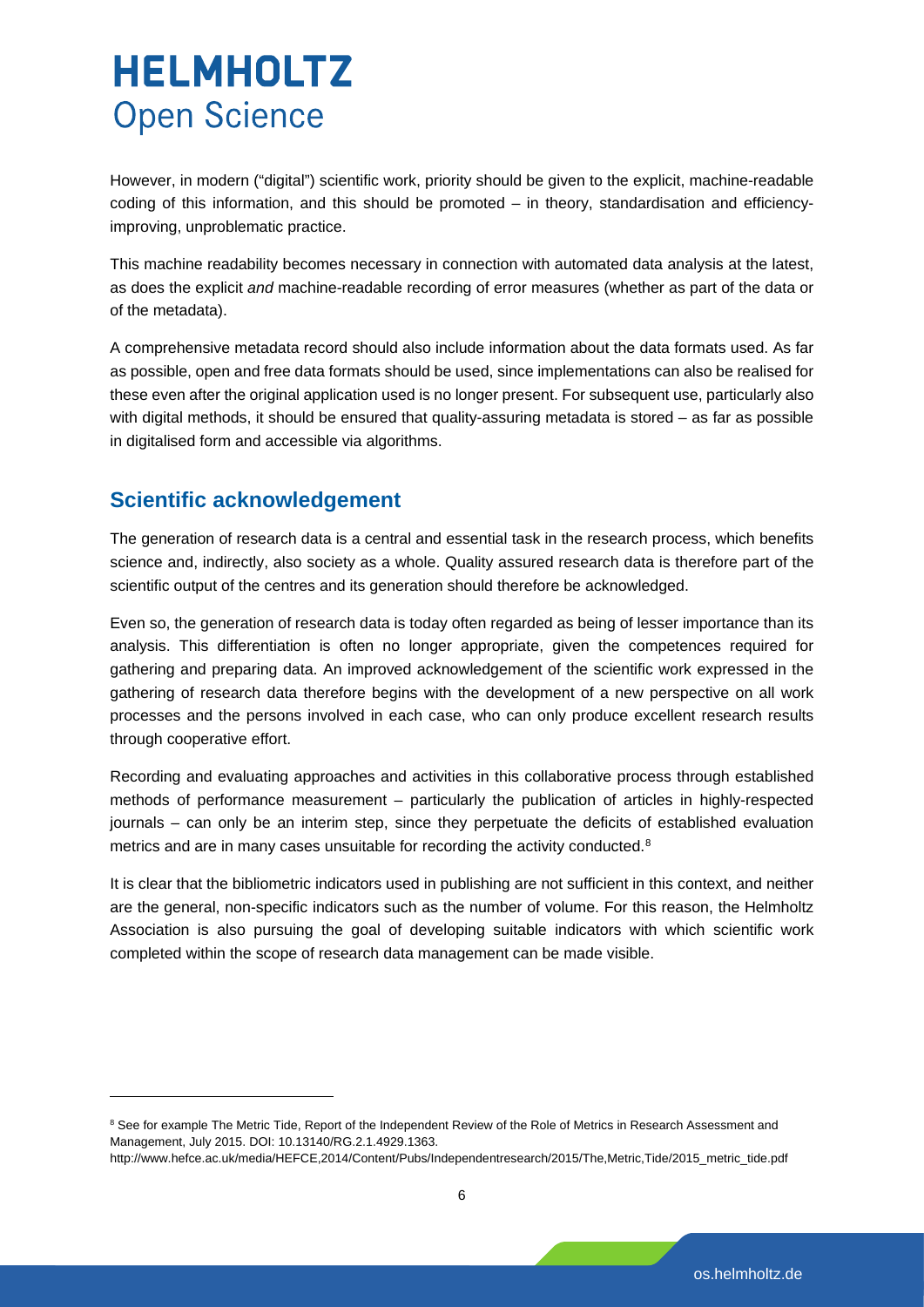<span id="page-8-0"></span>The issue of evaluation notwithstanding, quotable data publication not only guarantees traceable scientific acknowledgement, but also the reproducibility of the studies that are based on it. In addition, the Open Access to the research data is documented.

The following current examples (2016) prove the increasing acknowledgement of the scientific importance of research data.

- In its Proposal Guidelines since 2013, the American National Science Foundation no longer expects a list of articles (as long as possible), but 5 "products" each. These can be articles, data, software, or patents, which reflect the most important personal achievements or the most important results of the applicant for the progress of the community.9
- The development of the "Earth Systems Science Data" data journal is a clear example of how the scientific importance of data can also be made visible via the classic route of publications.10
- Increasingly, widely known, established journals are also demanding a "Data Availability Statement" for each article.<sup>11</sup> This demand will no doubt become a standard; it will depend on the publishers and assessors what type of "availability" is ultimately regarded as being acceptable.

#### **Long-term availability**

Research data should in most cases also be sustainably stored and secured, and if appropriate, published in a suitable, trustworthy research data infrastructure for long-term subsequent use, including after its first use.

For research data on which publications are based, a 10-year storage period should anyway be guaranteed on the basis of the "good scientific practice" rules. Furthermore, journals are increasingly demanding direct access to it.

When archiving and, if appropriate, rendering accessible research data, the implications that arise from the applicable law or contractual rights of third parties must be taken into account.

<span id="page-8-1"></span><sup>&</sup>lt;sup>9</sup> See for example The Metric Tide, Report of the Independent Review of the Role of Metrics in Research Assessment and Management, July 2015. DOI: [10.13140/RG.2.1.4929.1363](https://doi.org/10.13140/RG.2.1.4929.1363).

http://www.hefce.ac.uk/media/HEFCE,2014/Content/Pubs/Independentresearch/2015/The,Metric,Tide/2015\_metric\_tide.pdf

<span id="page-8-2"></span><sup>&</sup>lt;sup>10</sup> See The National Science Foundation, Proposal and Award Policies and Procedures Guide, Part I – Grant Proposal Guide (October 25, 2016), Chap. II, C.2.f(c). https://www.nsf.gov/pubs/policydocs/pappg17\_1/nsf17\_1.pdf

<span id="page-8-3"></span><sup>11</sup> Earth System Science Data. The Data Publishing Journal. http://www.earth-system-science-data.net.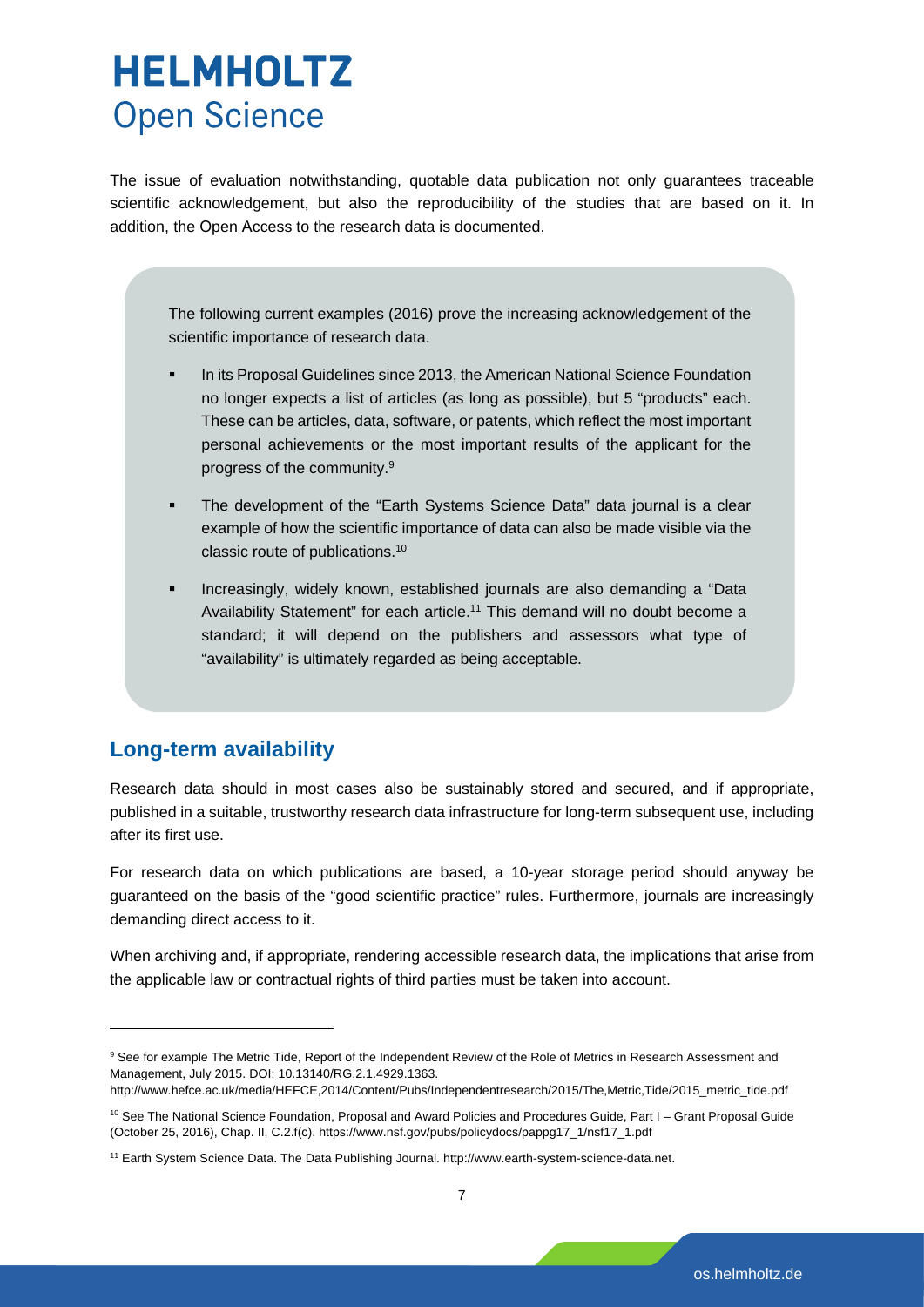<span id="page-9-0"></span>Insofar as the necessary commitments have been fixed in the data management plan, nothing should in general stand in the way of implementing such long-term availability through a suitable data infrastructure. Subsequently determining rights – including moral rights – or usage scenarios is almost impossible, however.

- Under certain circumstances, multiple transfer of the data to different types of media is necessary in order to ensure long-term archiving. Parameters that can influence the quality of the data should be determined and recorded. This can be the case, for example, when compression methods are used that entail losses.
- Securing subsequent usability makes it necessary, particular with data that is stored in proprietary data formats, to guarantee access to software in order to read and process this data. The archiving of the relevant software – whether open or proprietary – should therefore be taken into account by a research data infrastructure when considering the prospect of long-term usage.
- Additionally, a possible use of formats and certainly also of metadata structures by new formats should also be taken into account. "Old" data must be adapted to this development if necessary.
- Without exception, a key component for archiving and the rendering accessible of the necessary metadata is the rights structure, which should also include a compilation of access rights throughout the entire life cycle of the data and beyond.
- In light of the huge increase in global data volumes, detailed specifications for the respective ends of the life cycles of the data are also important. It will not be financially possible to store each data item for an unspecified period of time (and for example beyond further technical and ontological developments).
- A portion of such a rights structure can also be a targeted deletion of data after a specified period. In this light, regulations should if necessary be set as to the form in which the data should be deleted following expiry of the life cycle, and how its deletion should be documented. (see also the chapter on legal issues)

#### **Research data infrastructures**

Sustainable research data management sets a wide range of technical and organisational standards, including standards applicable to the research data infrastructures. Their purpose is to guarantee effective work with the data, its long-term archiving, exchange with cooperation partners and the publication of data. Research data should be stored and archived in trustworthy research data infrastructures that are -internal to Helmholtz or external.<sup>[12](#page-9-1)</sup>

Here, the term "research data infrastructures" always refers to the combination of hardware, software and competent staff. The competences built up to ensure secure operation, further development, quality

<span id="page-9-1"></span><sup>12</sup> http://www.re3data.org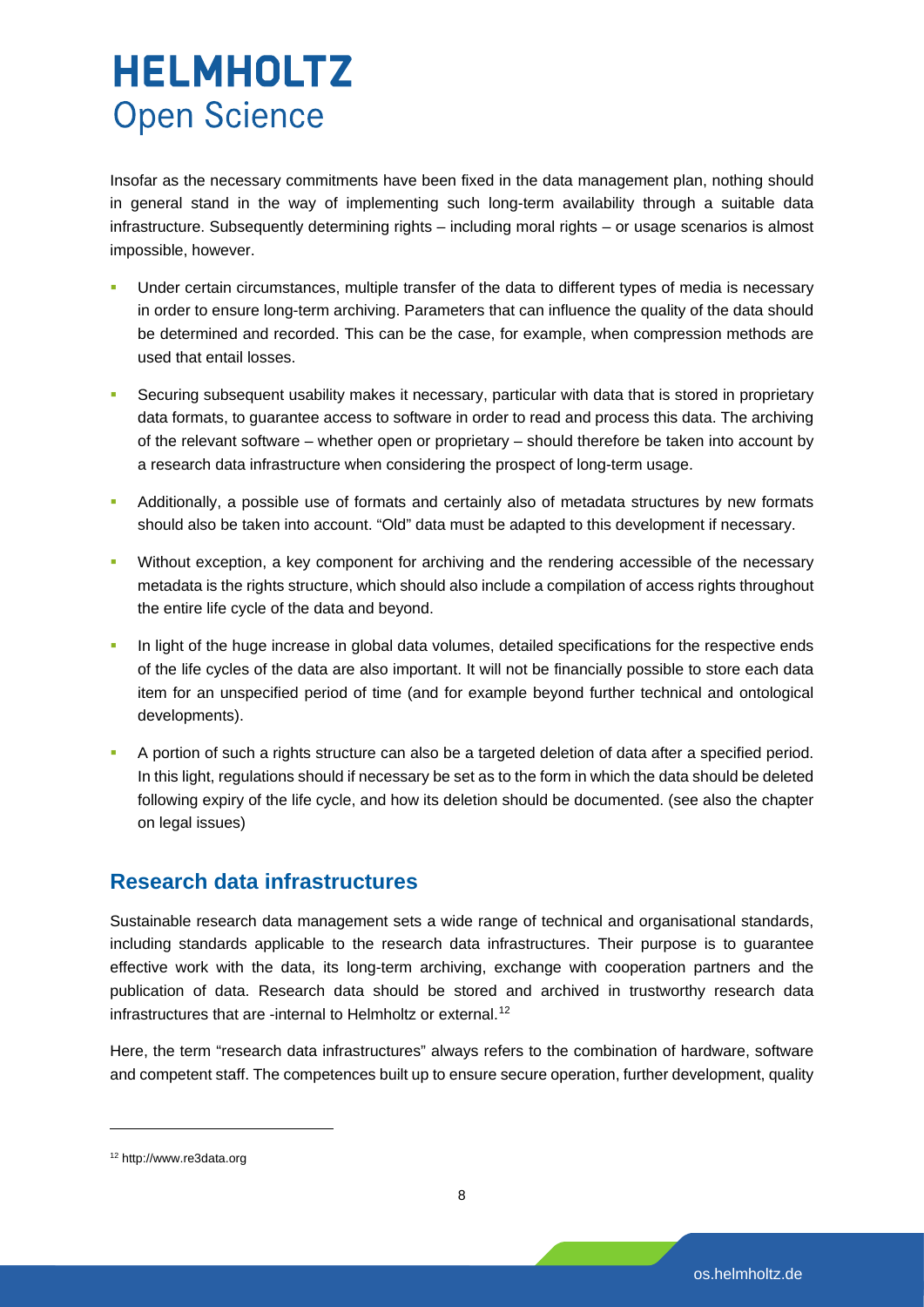<span id="page-10-0"></span>assurance of the data and to create the research data infrastructures are at the same time a valuable reservoir for the qualification of staff at the centres, partners and communities.

### **Qualification**

Due to the high level of importance and rapidly growing need for qualified staff for research data management and analysis in research and industry, the further development of training offers is currently an urgent necessity.

The centres – sometimes in cooperation with universities and/or businesses – provide their staff with a professional qualification and support programme that is oriented to the specific requirements of their particular discipline and infrastructure facilities.

### **Financing**

The Helmholtz centres understand the need for ongoing additional work in order to provide research data management, and are meeting this need through structural and financial measures.<sup>[13](#page-10-1)</sup> However, third-party funds supplement but do not form the basis of the financing of the research data management.

### **Legal issues**

The realisation of Open Access to research data (see [chapter "Open Access"](#page-6-0)) makes it necessary to also take a look at the relevant legal context.

Both the accessibility of research data in the spirit of Open Science and its commercial use mean that an inspection of the necessary right of disposal is required.<sup>[14](#page-10-2)</sup> Here, labour law, the Employee Invention Act and the Basic Law (freedom of science) must be observed. It may be of relevance to ownership rights whether content to be archived is subject to copyright, whether it is a company or a commercial secret, or with which licence content should, in some cases, be exclusively forwarded or published. Other legal framework conditions may arise from fields as widely different as data protection or export controls.

The protection of personal data is naturally of particularly high importance with regard to (bio) medical data. The statutory regulations relating to this area are currently being revised by the new European General Data Protection Regulation. Clear, simple statements are therefore difficult or impossible to

<span id="page-10-1"></span><sup>13</sup> Advice for information infrastructures (3.V.2016): Leistung aus Vielfalt. Empfehlungen zu Strukturen, Prozessen und Finanzierung des Forschungsdatenmanagements in Deutschland, ("Performance from diversity, recommendations on structures, processes and financing for research data management in Germany") Göttingen, Rat für Informationsinfrastrukturen, (German Council for Scientific Information Infrastructures) p. 63ff. www.rfii.de/?wpdmdl=1998

<span id="page-10-2"></span><sup>&</sup>lt;sup>14</sup> Here, the term "right of disposal" is used, since for non-material goods, in contrast to material goods, the term "property" is not used. In the text, the term "property" is however used in some places, since in colloquial terms, it correctly expresses the fact that natural or legal entities should be named who may in some cases permit intended use.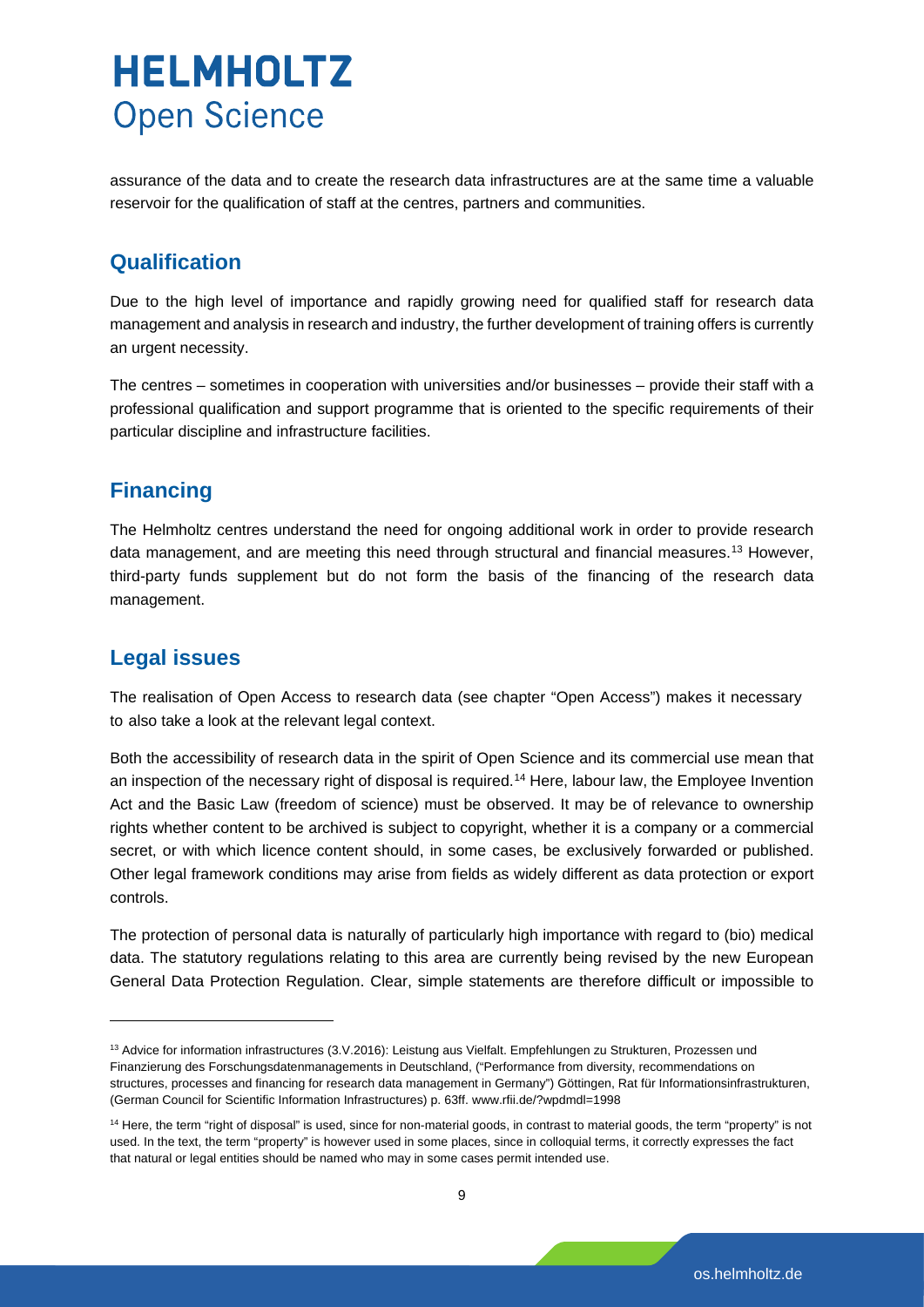make. However, the German Council for Scientific Information Infrastructures is currently working on a recommendation on this topic. The centres are advised to take this paper into account when designing their research data guidelines.

The items mentioned here are examples. They are intended to increase awareness among the centres of the necessity to check which issues are of relevance to them and how they should handle them. In general, the "Legal issues" appendix provides more detailed information about property ownership issues in the context of archiving and the accessibility of research topics. The Open Science working group endeavours to supplement this appendix with the aid of the Legal working group. Due to the complexity of the issues, however, it is currently not possible to say when this will be completed, however.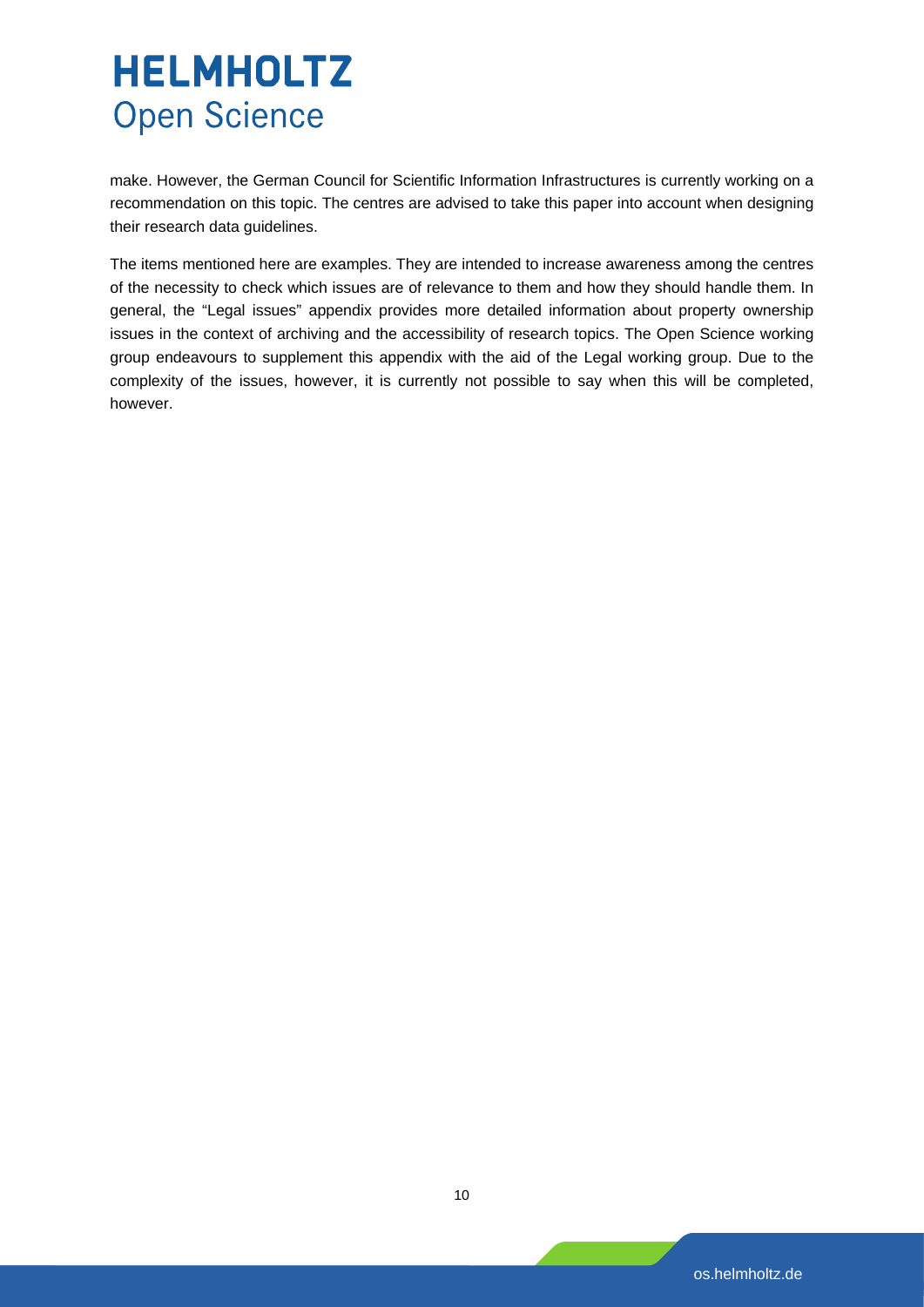### <span id="page-12-0"></span>**Appendix: Legal issues**

The realisation of Open Access to research data (see [chapter "Open Access"\)](#page-6-0) makes it necessary to also take a look at the relevant legal context. Here, legal issues are explained with the goal of facilitating the broadest possible subsequent use of this data by third parties; this is also described as "legal interoperability".[15](#page-12-1)

Both the accessibility of research data in the spirit of Open Science and its commercial use mean that an inspection of the necessary right of disposal is required.<sup>[16](#page-12-2)</sup> Here, labour law, the Employee Invention Act and the Basic Law (freedom of science) must be observed. It may be of relevance to ownership rights whether content to be archived is subject to copyright, whether it is a company or a commercial secret, or with which licence content should, in some cases, be exclusively forwarded or published. Other legal framework conditions may arise from fields as widely different as data protection or export controls.

It is of no relevance for issues relating to ownership rights whether or not the data is research data. Data – whether it is research data or not – is in the public domain, i.e. it is not subject to ownership rights. This does not apply when it is qualified as a work in the sense of copyright (see box "Threshold of originality and data").

 The fact that data is in the public domain does not mean that no control can be exerted over its use. This control option is however not based on a right of ownership of the data, but on one or more contractual agreements. In the context of data gathering, these are typically labour or work contracts. In cases in which data is "purchased" from third parties – or to use more precise legal terms, the "purchaser" is given the data for use – the usage conditions including the level of a possible usage fee are regulated in a licence agreement. The licence agreement can for example determine how long the data may be stored and to whom it can be passed on.

#### *Threshold of originality and data*

*According to German (!) law, a work that is protected by copyright is the product of a creative achievement with a minimum threshold of originality. The work must embody the creative achievement. Here, copyright protects not the content but the form of the work. Even if a great deal of creativity or creative energy has been used to generate data in the sense of factual or descriptive information, this is not embodied in the data as defined by copyright.*

 Within the Helmholtz Association, these licence agreements are usually concluded between a centre and the data provider. The licence payer and therefore the person authorised to dispose within the scope of the contractual conditions is therefore the respective centre. If data is collected by staff at centres as part of their professional activity, as a rule, the right of disposal also lies with

<span id="page-12-1"></span><sup>15</sup> RDA-CODATA Legal Interoperability Interest Group (20.10.2016): Legal Interoperability of Research Data: Principles and Implementation Guidelines, https://zenodo.org/record/162241.

<span id="page-12-2"></span><sup>&</sup>lt;sup>16</sup> Here, the term "right of disposal" is used, since for non-material goods, in contrast to material goods, the term "property" is not used. In the text, the term "property" is however used in some places, since in colloquial terms, it correctly expresses the fact that natural or legal entities should be named who may in some cases permit intended use.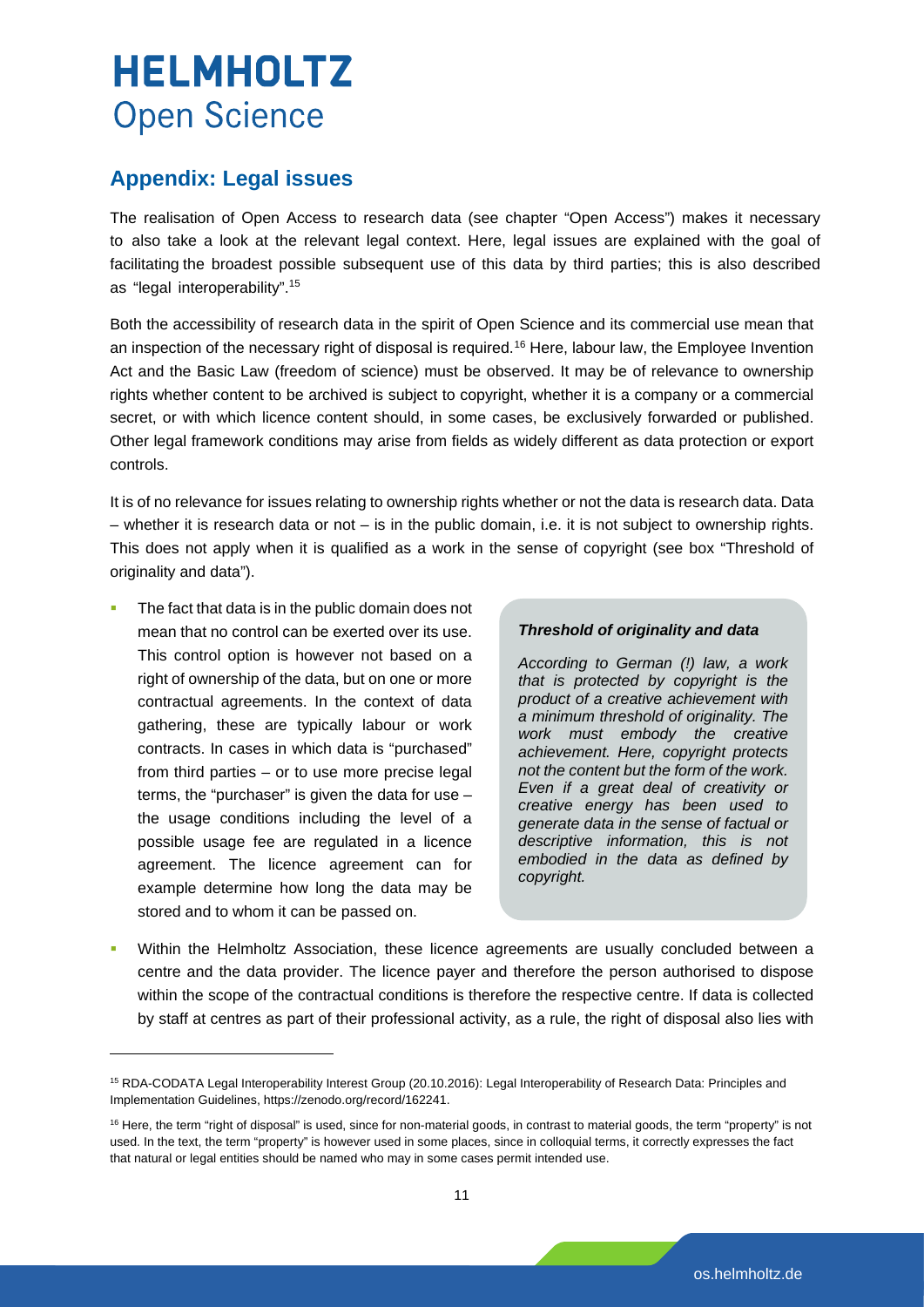the employer, in other words, the centre. This situation can become more complex when staff collect the data who are employed by more than one employer at the same time, or when data is collected as part of a project with third parties.

 The assertion that data – when it does not qualify as a work as defined by copyright – is in the public domain and requires an addendum. If data is stored within a database in accordance with the copyright laws (§§ 87a ff.), the database is subject to protection if it is inside the European Union. The database protection is an ancillary copyright for the investment in the creation of the database. It does not establish the right to ownership of its content. It binds the use of the database and the copying of key parts of its content to the approval of the database creator. The database creator is the natural or legal entity who has paid for the creation of the database. For this reason, within the Helmholtz Association, it can be assumed that a Helmholtz Centre is the database creator, either alone or together with project partners, and that it thus has the right to decide on the usage conditions of these databases.

From the above, it can be concluded that: during the planning stage of research projects, the information should already be compiled – ideally within data management plans – that is required for the clarification of ownership or disposal rights. Should the data be made accessible to third parties, information is supplemented with the forwarding or publication of the data as an item of metadata explaining who has the right of disposal over the data and, if appropriate, who the database creator is, and under which conditions the data or database may be used. For this purpose, international standard licences should be used, if available.

 In cases in which the data is subject to copyright, a subsequent usage option is particularly easily achieved through licensing with the CC BY licence. From the current Version 4.0 onwards, this licence also includes the simple transfer of any existing database rights. The licence permits commercial use of the licensed works. If this possibility is to be excluded, the licence is supplemented by the non-commercial amendment.

#### *The CC 0 licence*

*The Creative Commons (CC 0) zero licence is the declaration that under certain circumstances, the owner of the rights waives existing copyright. Data that is in the public domain does not require such a licence. Even so, the use of the licence is recommended, since if the fact that the data is in the public domain is not in doubt, it does no damage and otherwise leads to the desired release.* 

 In cases in which data is intended to be published that is not subject to copyright protection – and this is usually the case! – it should be made the subject of the CC 0 (zero) licence. This licence declares that any existing rights to the content thus licensed are waived insofar as this is legally possible. Should this data be forwarded in the form of a protected database, the CC 0 licence also applies to it. In theory, the database can also be licensed separately. Licences such as the CC BY or the Open Database licence v1.0 (ODbL) are possible. A well-grounded recommendation for a certain licence for licensing the database is only possible when the individual circumstances are taken into consideration. In cases when data in the public domain is forwarded, the possibility of commercial usage can also be excluded by means of a contract.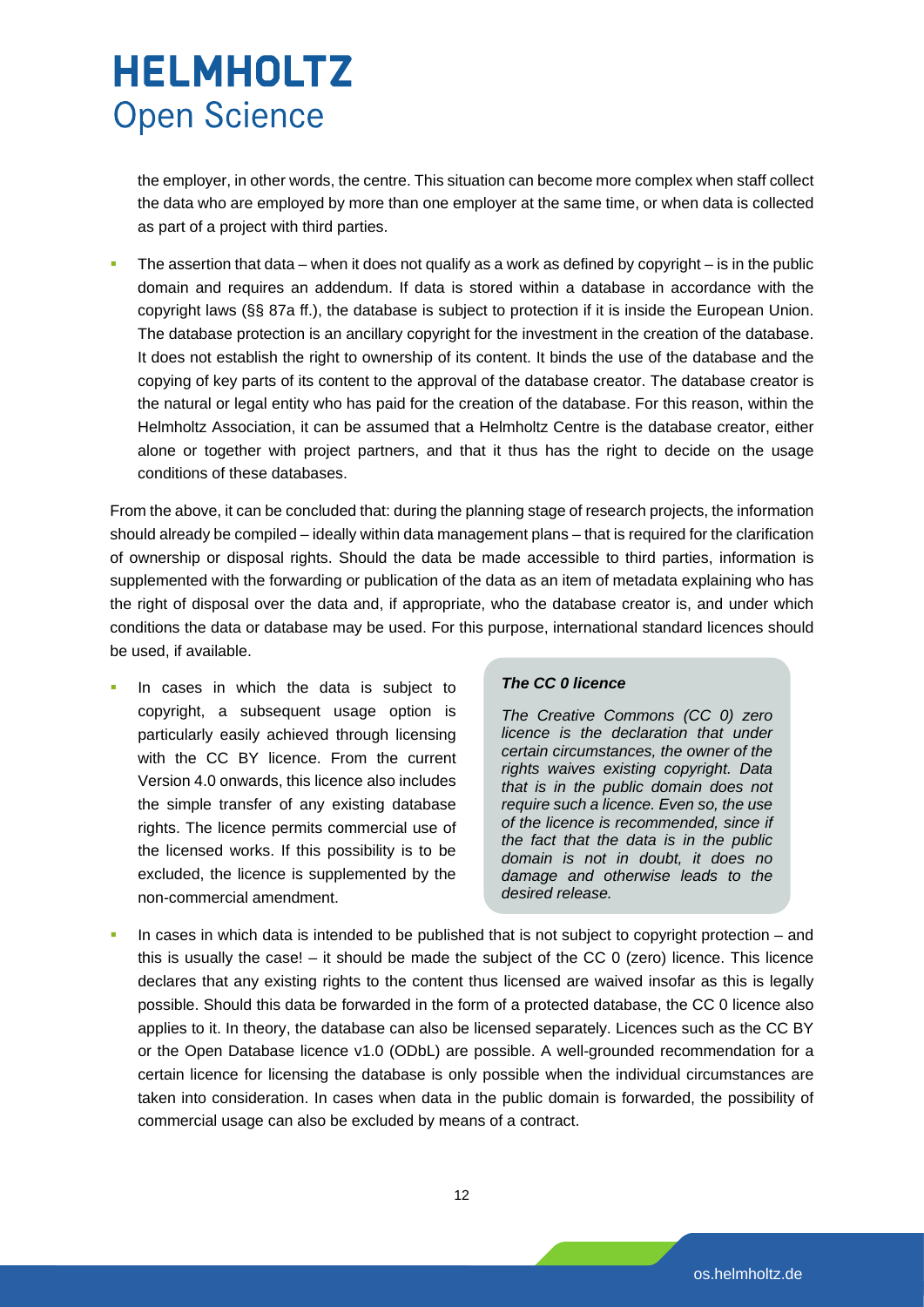- A possible disadvantage that arises in connection with the use of the CC 0 licence appears from the perspective of the scientists to be a waiver of the obligation to name the source. However, the removal of this obligation for copyright or contractual reasons does not release the user of the data from their obligations relating to good scientific practice. This requires that sources be named.
- Finally, it is possible that software should also be provided for the use of the data and/or the database. Software is subject to copyright and therefore requires a separate licence, e.g. in the form of the GNU GPL or Apache licences. Here, too, the individual circumstances must be taken into account before a licence can be recommended.<sup>[17](#page-14-0)</sup>

If there are reasons not to use the licences explained above that are standardised for all cases, it should be ensured that an exclusive licence leaves the research data freely usable at least for scientific purposes.

A key point for the policy of every research data infrastructure is the decision as to whether data should be included about which the infrastructure cannot decide autonomously with regard to its further use. In this context, too, it must be ensured that it has been clarified and documented who has the right of disposal or the rights to the data, and on what legal basis (chain of rights) this situation is grounded.

A simpler issue is the question of ownership for operators of large-scale equipment, who only wish to retain and make publicly accessible data that is obtained during the use of their equipment, i.e. who do not want to take over external data. The "measured values" obtained through the use of the equipment are in the public domain. The operators of the large-scale equipment can determine in their usage regulations that the use of the equipment is dependent on agreement by the users to the free use by the operator of the data obtained. Should embargo periods apply, their length and the point in time when the period starts should be specified in the usage regulations. It is important that the agreement of the users to comply with the usage regulations is documented, and that this documentation is stored.

In order to minimise potential liability risks in the context of forwarding, the data should be labelled with a declaration which states that no guarantee shall be assumed that the data is correct (without warranty), and that the data is used at the user's own risk. The precise wording of the declaration should be determined in coordination with the respective legal department of the centre. The centres should harmonise these declarations between each other as far as possible.

If the research data infrastructures of the centres accept personal data, compliance with the data protection regulations must be ensured. The centres as operators of such infrastructures are then responsible for compliance with the data protection regulations. As a result, standards may already arise for data suppliers at the data ingestion<sup>[18](#page-14-1)</sup> stage, which should be explained in a policy of the research data infrastructure. Research data infrastructures that accept a broad spectrum of data for data ingestion, for which it is not always clear whether it also contains references to individuals should if

-

<span id="page-14-0"></span><sup>17</sup> The different types of licence are explained e.g. in Wikipedia: https://en.wikipedia.org/wiki/Apache\_License

<span id="page-14-1"></span><sup>&</sup>lt;sup>18</sup> The term "data ingestion" refers to the entire procedure for transferring data from the data supplier to the data infrastructure. This can simply entail uploading the data. However, it can also be a complex process that is connected to a conclusion of contract and/or curation of the data.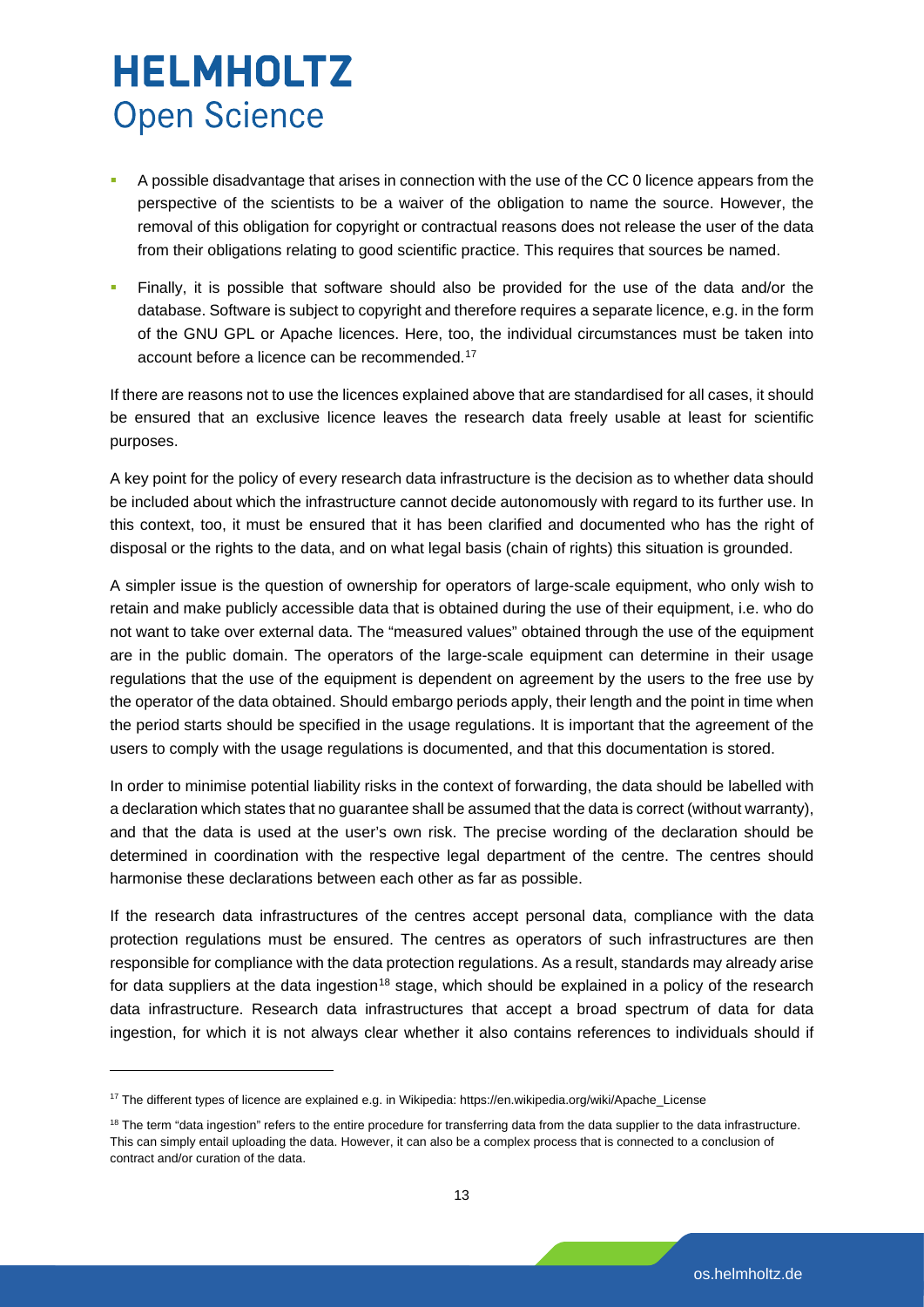necessary obtain confirmation from the data suppliers that the imported data contains no reference to individuals.